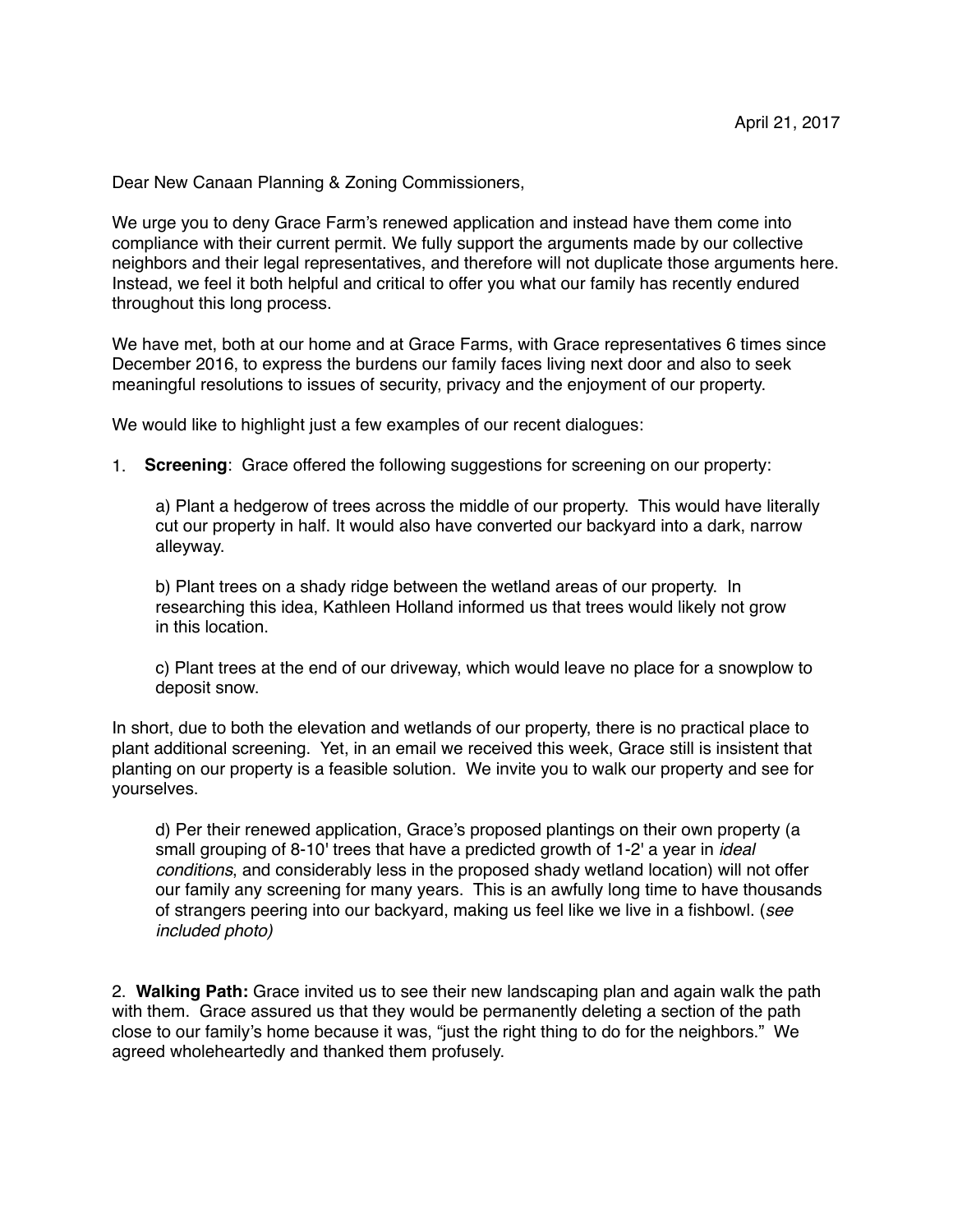Yet, days later, in their renewed application, we were devastated to learn they merely proposed to shutter that section of the path seasonally *(section D of their Management Plan).*

3. **Fencing:** During my last visit to Grace, I questioned why sections of their proposed buffer fencing did not connect to one another to form a cohesive barrier. I was assured that, due to their proposed vegetation plan, that area would "grow in" and additional fencing would not be needed — in large part because this section of the path would be permanently closed. Yet, after reading of their plan to open the path seasonally, we once again feel misled.

4. **Signage:** Grace proposed installing signs to direct the public to stay on their walking path.

Recently Grace put up a temporary "Path Closed" sign at the edge of the footbridge. Yet as the weather has warmed, we have watched a third of the public walk right around the sign.

When I wrote to Grace asking them to please adhere to Steve Palmer's interim request for that section of the path to be closed, I was curtly told I needed to call the Grace security office at the time I noticed the infractions, and that otherwise Grace did not want to hear from me. Steve Palmer, who was cc'd, did not respond to my email.

In short, signage has proven ineffective and not a solution to our family's security concerns.

Furthermore, it should not be our family's responsibility to police Grace Farms. We will not leave our young children and guests alone to privately call Grace's security office to report an issue.

Grace appears to be making promises they do not intend to keep. The path and footbridge east of the stream should remain closed as they are today. The stream will function as a natural deterrent for anyone looking to wander too close for our comfort, the distance from our property line will be almost 200 feet, and the proposed new trees may at some point provide screening.

5. **Outdoor Amplification:** Grace's proposal for amplification for a variety of outdoor programs does not belong in any residential neighborhood.

On Easter Sunday we clearly heard the Easter egg hunt at Grace Farms athletic field near our home. Imagine what a nightmare it would be for us if Grace was allowed amplification at such small size events. Now, imagine what that would sound like when you consider Grace's request for outdoor events of up to 700 people, and then imagine that event with amplified sound.

Please allow our quiet residential neighborhood to remain just that: quiet and peaceful.

6. **Lighting:** Grace's proposed lighting plan is overly complicated and places the burden of enforcement once again on our family.

It is currently past April 15th and there is no foliage on any of our trees. Full foliage usually does not occur until May, and our trees are bare again in November. Their renewed application calls